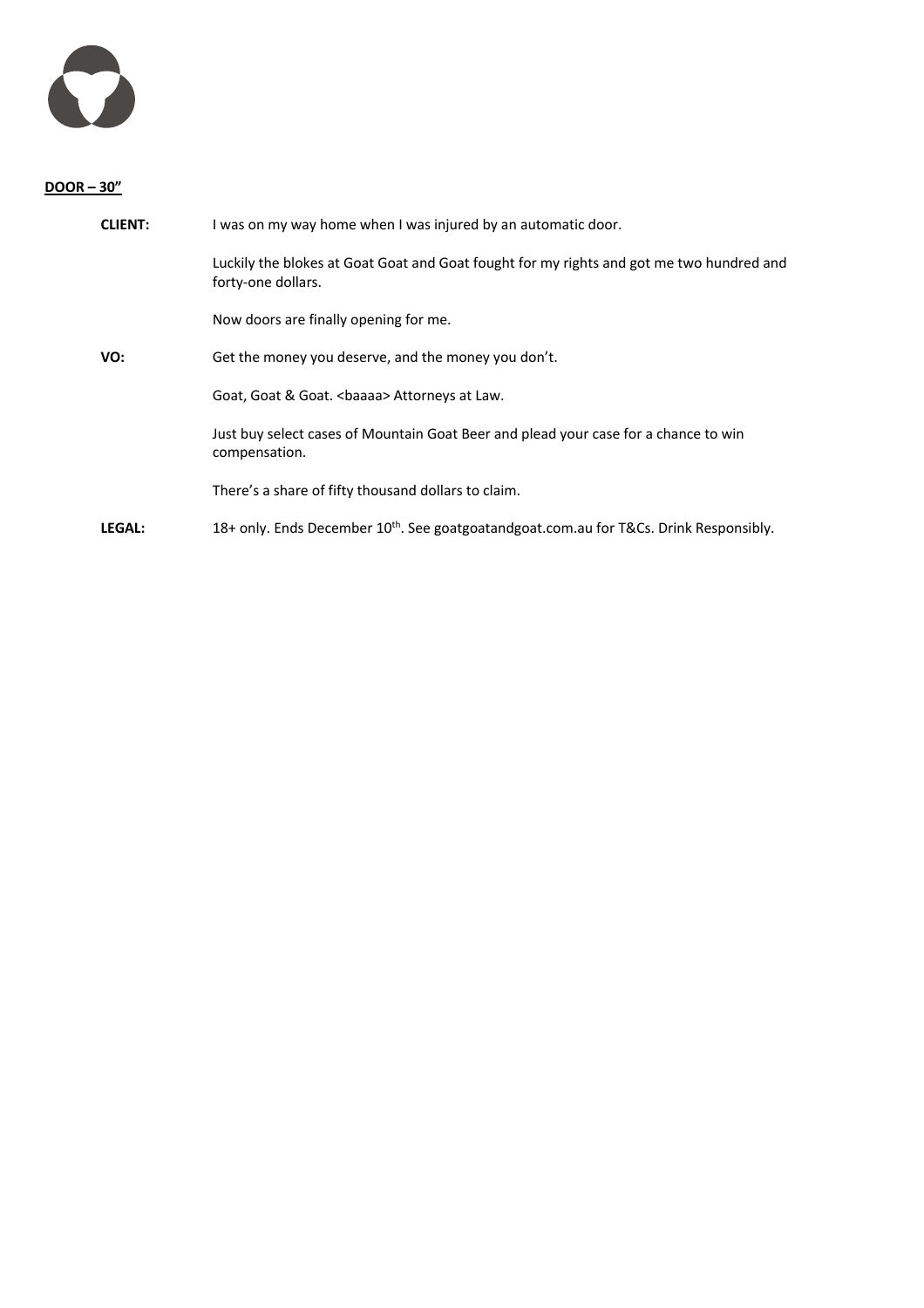

## **FROYO – 30"**

| <b>CLIENT:</b> | When they forgot to put sprinkles on my fro-yo I was devastated.                                                  |
|----------------|-------------------------------------------------------------------------------------------------------------------|
|                | Thankfully Goat, Goat and Goat knew I had rights, and got me a settlement of two hundred<br>and forty-one dollars |
|                | Now my stepson finally calls me dad.                                                                              |
| VO:            | Get the money you deserve, and the money you don't.                                                               |
|                | Goat, Goat & Goat.<br>baaaa> Attorneys at Law.                                                                    |
|                | Just buy select cases of Mountain Goat Beer and plead your case for a chance to win<br>compensation.              |
|                | There's a share of fifty thousand dollars to claim.                                                               |
| <b>LEGAL:</b>  | 18+ only. Ends December $10^{th}$ . See goatgoatandgoat.com.au for T&Cs. Drink Responsibly.                       |
|                |                                                                                                                   |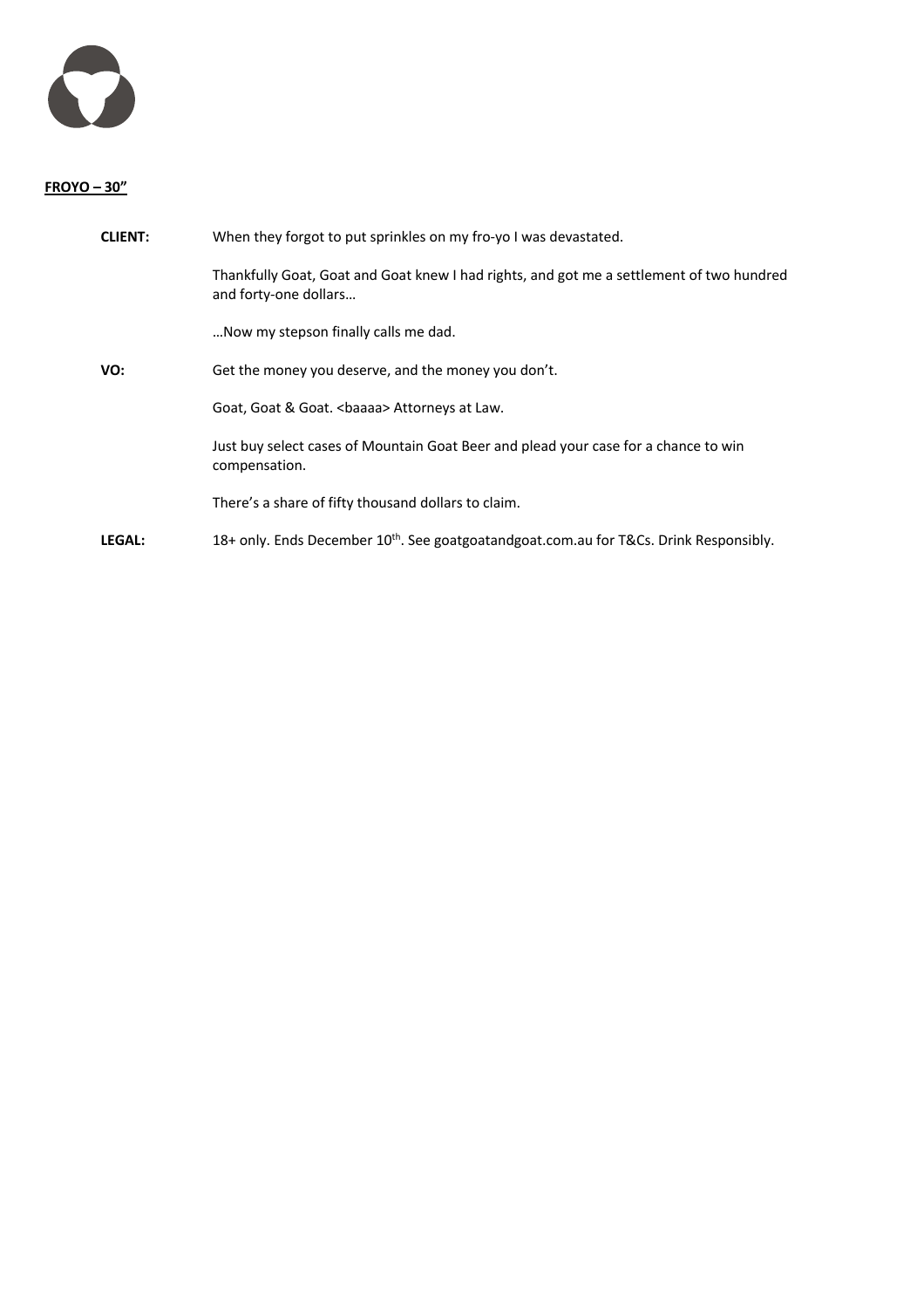

## **JAR – 30"**

| <b>CLIENT:</b> | I was publicly humiliated in my own home by my inability to open a jar.                              |
|----------------|------------------------------------------------------------------------------------------------------|
|                | But the lawyers at Goat Goat & Goat got me compensation of ninety-eight dollars.                     |
|                | Thank you, Goat Goat & Goat                                                                          |
| VO:            | Get the money you deserve, and the money you don't.                                                  |
|                | Goat, Goat & Goat.<br>baaaa> Attorneys at Law.                                                       |
|                | Just buy select cases of Mountain Goat Beer and plead your case for a chance to win<br>compensation. |
|                | There's fifty thousand dollars to claim.                                                             |
| LEGAL:         | 18+ only. Ends December 10 <sup>th</sup> . See goatgoatandgoat.com.au for T&Cs. Drink Responsibly.   |